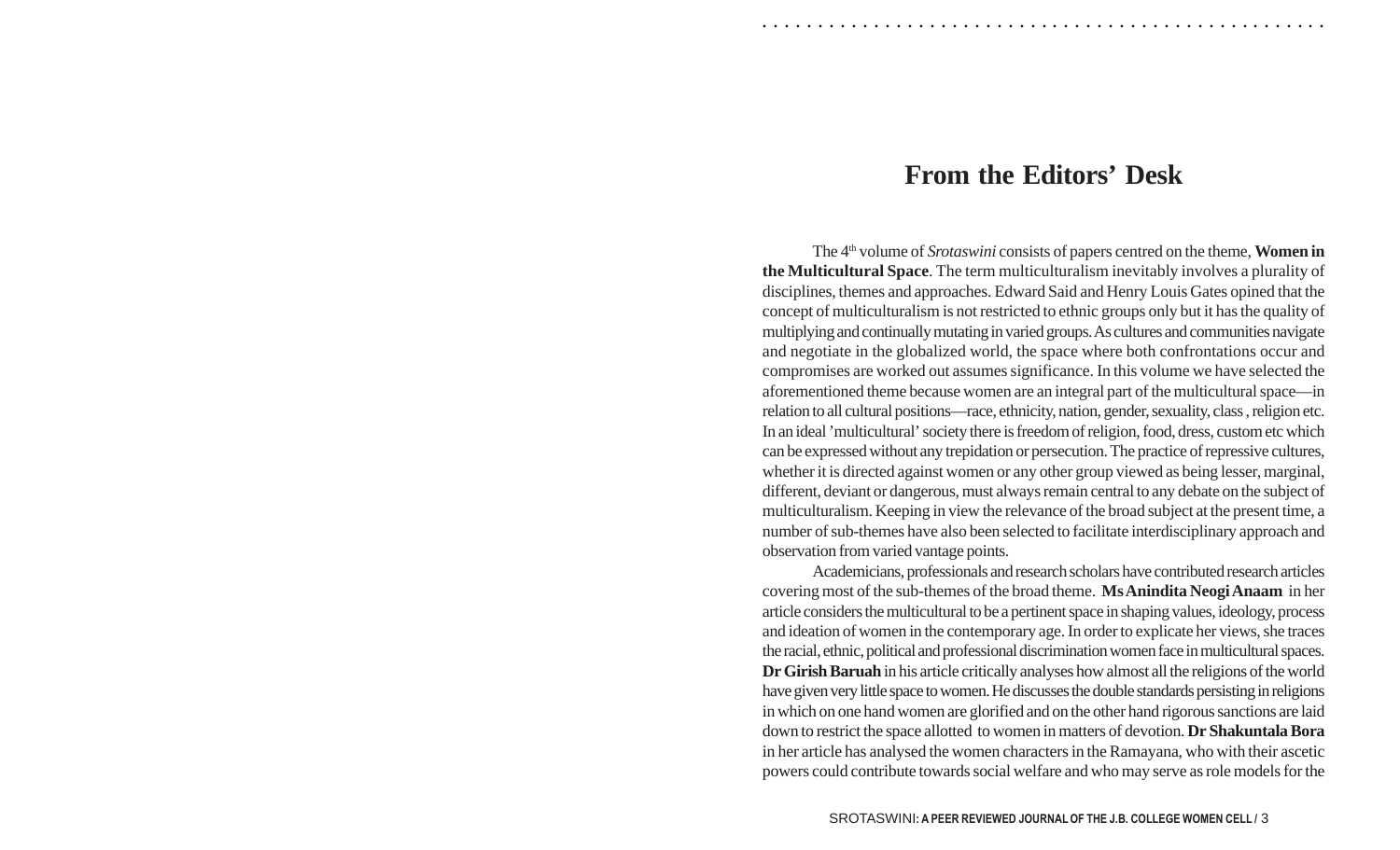women of today to strive together in the same spirit for similar objectives. **Dr Devabrata Sharma** in his article examines the role of women in a historical event during the Ahom rule. It has been argued that the Moamoria Rebellion was led by two ladies Radha-Rukmini who fought with great prowess and zeal. He not only cites the different sources of history to elaborate his argument, but also studies the influence of Radha-Rukmini on contemporary Assamese society. **Dr Papori Bora's** article sheds light on the way in which Sankardeva, the Vaishnavite saint of Assam, portrayed women in his literary creations. She argues that though the Vaishnavite Movement led by Sankardeva liberated the Assamese women to a certain extent, yet he himself was not free from the feudalistic attitude of constructing women for a patriarchal culture. The traditional space reserved for women in Assam included the development of skills required in domestic industry, such as weaving. **Ms Jyotimanjuri Kalita** in her article focuses on weaving during the colonial period, which was pursued as a spare-time activity rather than a professional one. She explores the possibility of these traditional skills being reinvigorated by women with modern entrepreneurial approaches so as to create a path to both economic growth and social empowerment.**Dr Jyotirekha Hazarika** in her article has analysed the autobiography of journalist Sabita Goswami *Mon Gangar Tirot* which was serially published in the Assamese weekly *Basundhara*. The writer has interpreted Goswami's autobiography as a splendid documentation of social and political scenario of Assam from 1962 to 2005. **Mr Panchanan Hazarika** presents the role of women journalists during the Assam Movement (1979-85) in his article and to elaborate his contention, he considers two prominent women journalists, Nirupoma Borgohain and Sabita Goswami and their portrayal of the conducive and obstructive aspects of the movement in an objective and impartial way. **Ms Ayousree Dowara** and **Dr Karabi Konch** in their joint article have dealt with the issue of women and leadership while drawing attention to women in the police force in Assam that plays a key role in curbing crimes against women. However in their findings they state that women police officers of Assam, in spite of being capable enough to carry out all manner of law enforcement operations, are kept at a distance from the core police functions and are confined to handling only women-related cases. **Mr Jogesh Changmai** in his article has unravelled the position of women in the higher educational scenario of Assam. Through a fact based study of women's enrolment in Dibrugarh University, Mr Changmai reveals the recent trends in the participation of women in Higher Education in Assam, while highlighting the prevalence of gender disparity in various forms despite increase in the enrolment of women in the universities. The joint article by **Ms Banajyotsna Baruah** and **Ms Lopamudra Baruah** looks at the ways in which women in various countries and cultures across the world may be instrumental in realizing the Sustainable Development Goals envisaged by the United Nations Organization. **Ms Nazma Yasin** in her article analyses the life and writings of Sudha Murthy, Chairperson of Infosys Foundation. She shows how Murthy in most of her literary works has explored the cultural understanding of what it

○ ○ ○ ○ ○ ○ ○ ○ ○ ○ ○ ○ ○ ○ ○ ○ ○ ○ ○ ○ ○ ○ ○ ○ ○ ○ ○ ○ ○ ○ ○ ○ ○ ○ ○ ○ ○ ○ ○ ○ ○ ○ ○ ○ ○ ○ ○ ○ ○ ○ ○ ○ ○ ○ ○ ○ ○ ○ ○ ○ ○ ○ ○ ○ ○ ○ ○ ○ ○ ○ ○ ○ ○ ○ ○ ○ ○ ○ ○ ○ ○ ○ ○ ○ ○ ○ ○ ○ ○ ○ ○ ○ ○ ○ ○ ○ ○ ○ ○ ○ ○ ○

of building and transferring digital skills, but also transformed it into an agency of serving the less privileged people. **Ms Madhuchanda Kaushik** in her article has discussed on the women entrepreneurs of the North east region who have initiated various entrepreneurial activities using the abundant natural resources of the region. **Ms Pranjuri Goswami's** article deals with the persistence of myths, misconceptions and consequent stigmatization of women regarding menstruation through age old cultural practices. She highlights the spatial implications of such ingrained notions of pollution and purification for women and suggests certain strategies to combat these misconceptions. **Dr Manash Pratim Goswami's** article reflects on the tattoo culture among the tribal communities of India with specific reference to women of the Baiga tribe of Central India. This article depicts how body decoration among these women is intimately associated with their social, economic, spiritual and cultural lives. The writer argues that the tattoo culture among the Baiga women provides them with a social sense of conformity and uniqueness. **Dr Manorama Sharma's** article argues that literary works generally reflect the dominant value systems of the society and the representations of gender relations in literature affect these value systems in various ways. The stereotyping of women in the society is also reflected in literature and this becomes an interesting study of gender and hegemony. She takes up this issue with specific reference to the 'Asomiya' woman. Noted writer **Mitra Phukan** in her article discusses women writers who deal with womenidentified themes. She explicates her views from gynocritical perspective with close textual analysis of Assamese authors like Nalinibala Devi, Nirupama Borgohain, Indira Goswami, Arupa Patangia Kalita, and herself. She argues that women are not only producers of textual meaning but also creators of excellent individuals and immensely popular role models for society. **Mr Manoj Barpujari**, the noted film critic takes us to a different direction of woman's space in multiculturalism by emphasizing the representation of women in films. Drawing on Laura Mulvey's article on 'gaze' (1975) which speaks about structures of identification and visual pleasure, Borpujari argues that film becomes the tool for the fulfilment of erotic pleasure through fantasy. In films women bodies are fragmented for the male audience by transforming them into objects for voyeuristic gaze. **Ms Shamim Nasrin** in her article analyses the external influences in the socio- cultural spaces of the tribal societies (hills) of Assam in her reading of two short stories by Mousumi Kondoli. She intends to examine Kondoli's perspectives regarding the challenges faced by these societies. **MrAkashdipta Thakur's** article on Assamese children's literature gives a perspective on studying this genre as a cultural phenomenon which gives new insights to the world of the girl child. In this article he reflects on how the patriarchal society differentiates between the girl child and the boy child, giving preference to the needs of the boy and ignoring the girl. In this connection he also brings forth the treasure trove of Assamese translations of world children literature. **Mr Sukanta Ghosh** in his article has analysed Mirabai, a medieval Indian poet and Kamala

means to be a woman. Murthy has not only contributed in shaping Infosys as an organisation